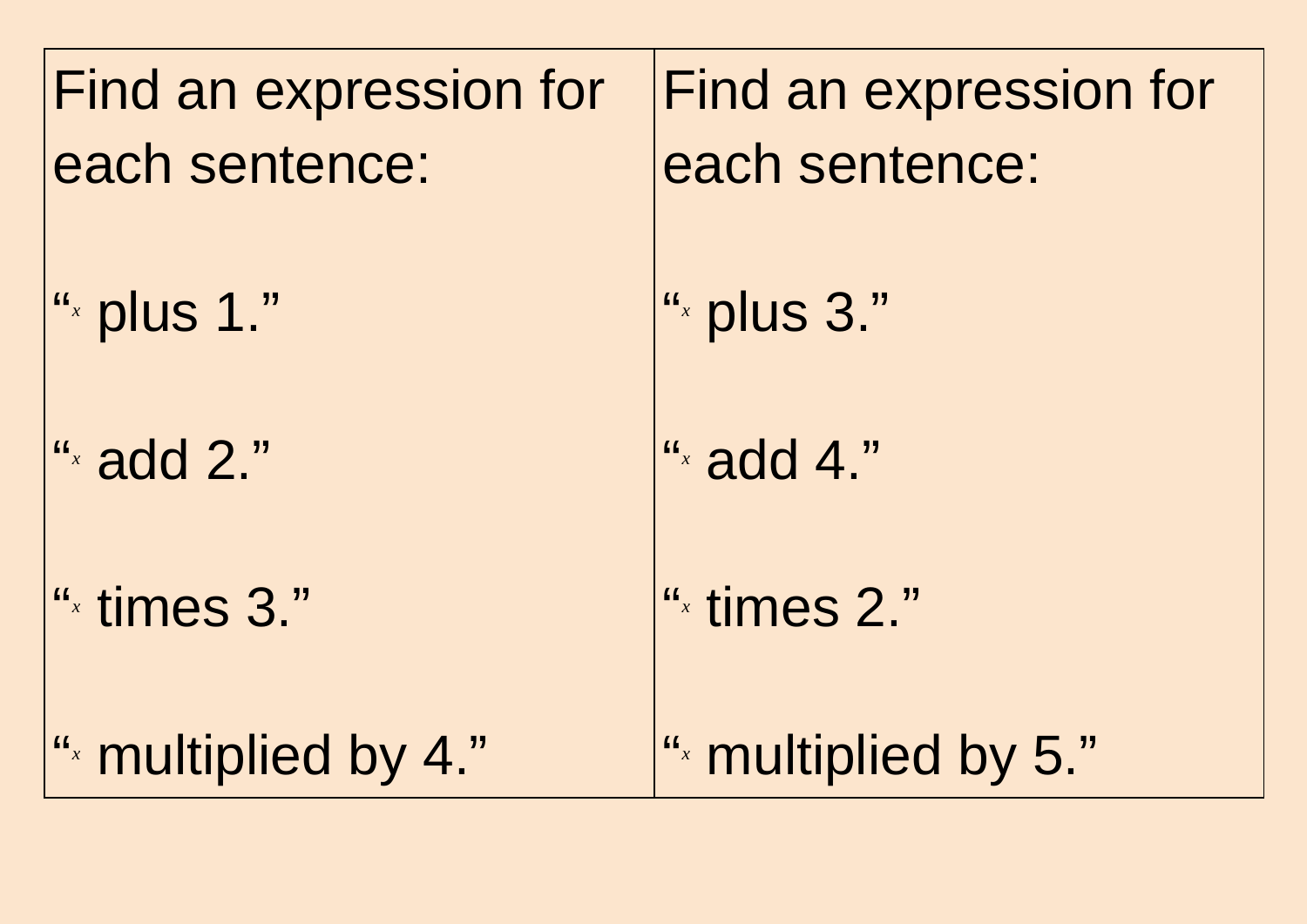| Find an expression for<br>each sentence: | Find an expression for<br>each sentence: |
|------------------------------------------|------------------------------------------|
| " <sup>x</sup> minus 5."                 | " <sup>x</sup> minus 1."                 |
| " <sup>x</sup> minus 2."                 | " <sup>x</sup> minus 6."                 |
| ". subtract 7."                          | ". subtract 3."                          |
| ". subtract 4."                          | ". subtract 8."                          |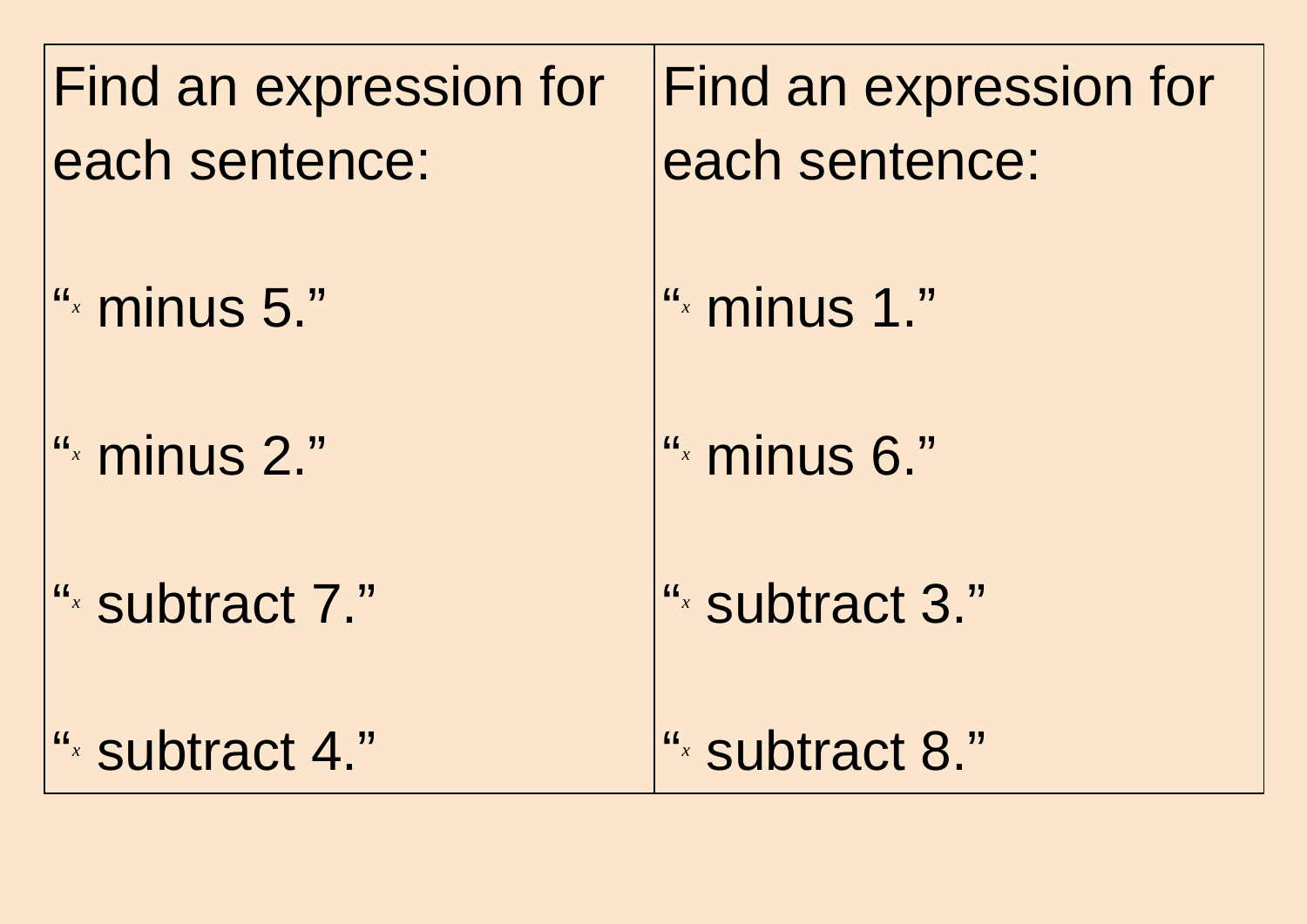Find an expression for each sentence: "<br>" *x* divided by 5." "<br>" *x* divided by 2." "<br>" *x* over 7." "<br>" *x* over 4."

Find an expression for each sentence:

" *x* divided by 9."

" *x* divided by 6."

" *x* over 3."

" *x* over 8."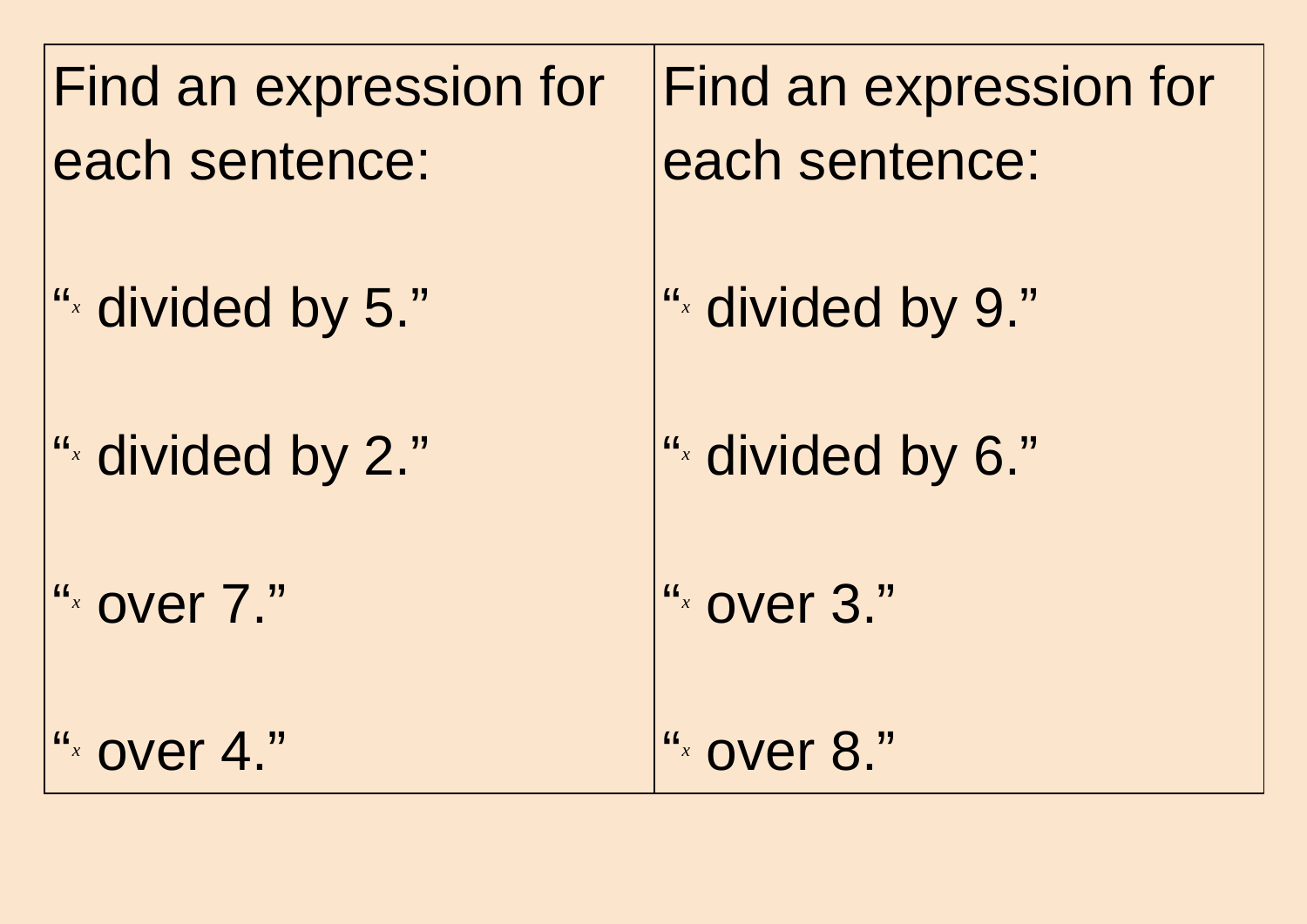## A ruler costs 10 pence more than a pen.

| Cost of 1      | Cost of 1 | Cost of 1 pen and               |
|----------------|-----------|---------------------------------|
| pen (pence)    |           | ruler (pence)   1 ruler (pence) |
| 1              |           |                                 |
| $\overline{2}$ |           |                                 |
|                | 15        |                                 |
|                | 16        |                                 |
|                |           | 30                              |
|                |           | 32                              |
|                |           | 34                              |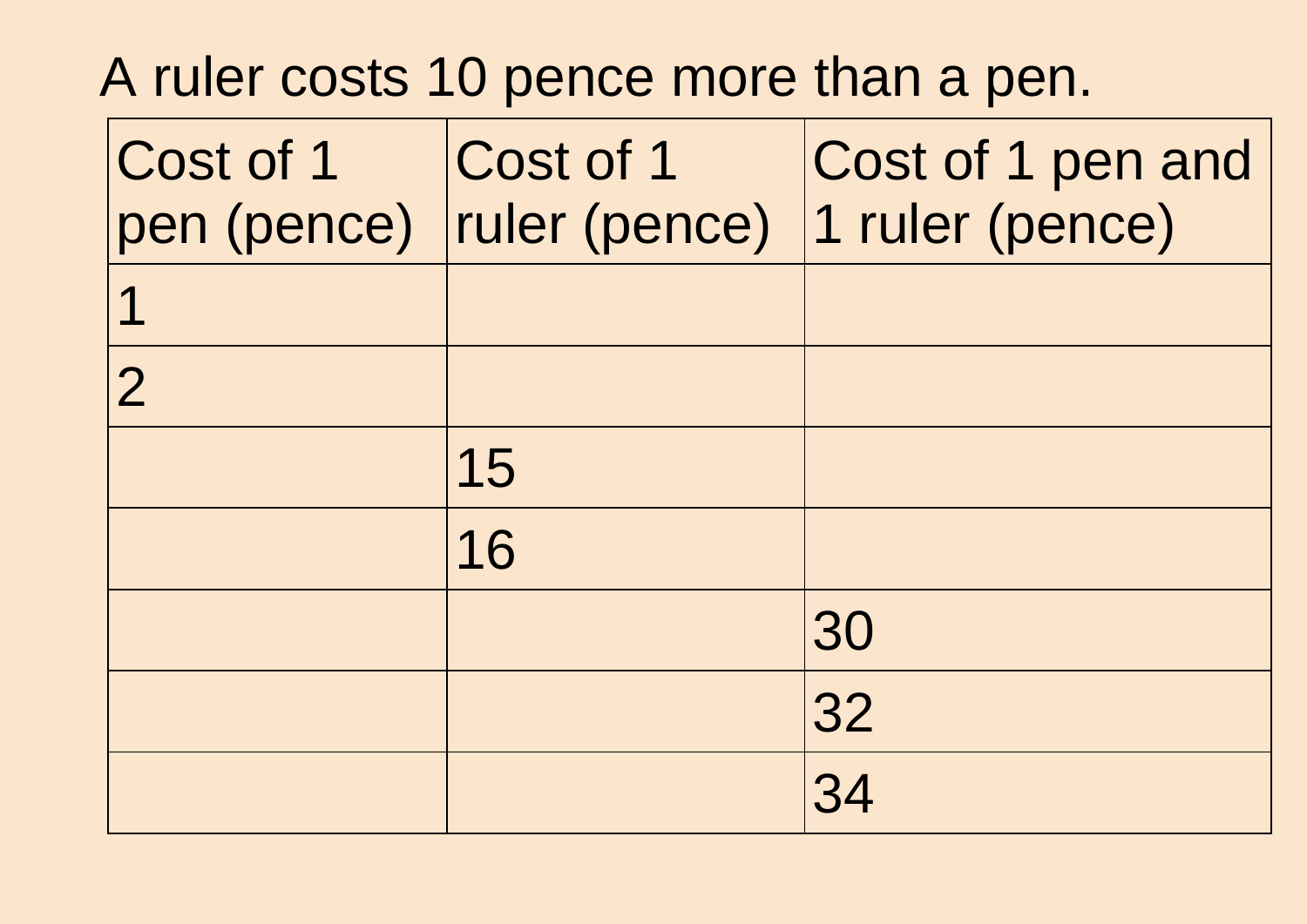## A ruler costs 20 pence more than a pen.

| Cost of 1<br>pen (pence) | Cost of 1<br>ruler (pence) | Cost of 1 pen and<br>1 ruler (pence) |  |
|--------------------------|----------------------------|--------------------------------------|--|
| 10                       |                            |                                      |  |
|                          | 40                         |                                      |  |
|                          |                            | 100                                  |  |
|                          |                            | 200                                  |  |
|                          |                            | 300                                  |  |
|                          |                            | 400                                  |  |
|                          |                            | 500                                  |  |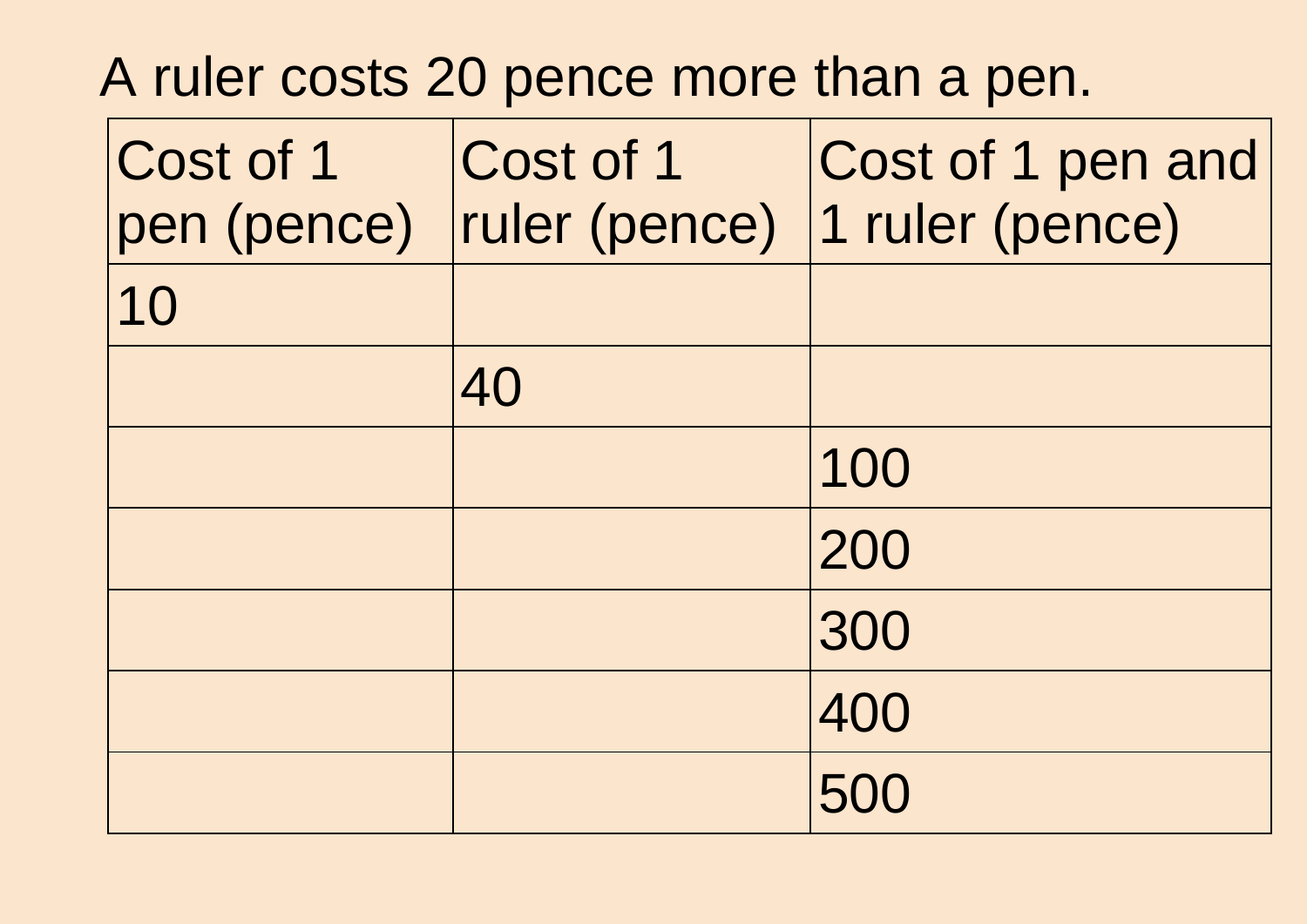An orange costs 10p more than an apple. If an apple costs *x*p, write an expression for the price of an orange.

A pear costs 20p more than a banana. If a banana costs *y*p, write an expression for the price of a pear.